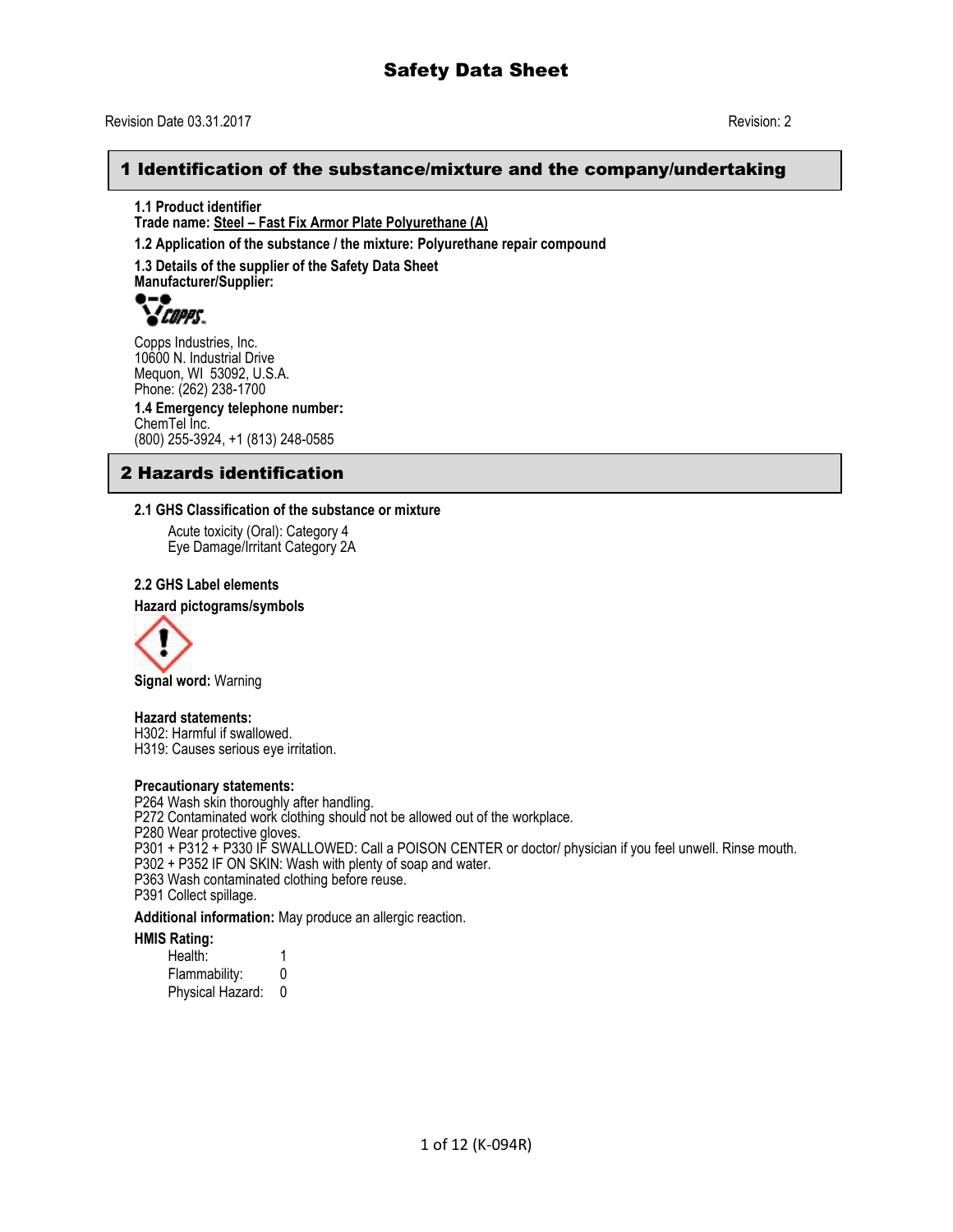# 3 Composition/information on ingredients

#### **3.2 Mixture**

**Description:** Mixture of substances listed below with nonhazardous additions.

| Dangerous components: |                                      |        |
|-----------------------|--------------------------------------|--------|
| CAS: 5285-60-9        | 4.4"-methylenebis N-sec-butylaniline | 15-30% |
| l rade Secret         | Aromatic diamine                     | <5%    |

In conformity with 29CFR 1910.1200(i) the specific chemical identity may be withheld as Trade Secret, while all health/safety properties and effects are included in the SDS.

# 4 First aid measures

#### **SECTION 4. FIRST AID MEASURES**

**If inhaled :** If breathed in, move person into fresh air. Oxygen or artificial respiration if needed.

In case of bluish discoloration (lips, ear lobes, fingernails), give oxygen as quickly as possible. Obtain medical attention**. In case of skin contact :** Take off contaminated clothing and shoes immediately. Wash off with warm water and soap. If skin irritation occurs, seek medical advice/attention. Wash contaminated clothing before re-use. Destroy contaminated shoes.

**In case of eye contact :** Rinse thoroughly with plenty of water, also under the eyelids.

If eye irritation persists, consult a specialist.

**If swallowed :** Do NOT induce vomiting. Clean mouth with water and drink afterwards plenty of water.

Obtain medical attention. Never give anything by mouth to an unconscious person.

**Most important symptoms and effects, both acute and delayed:** No information available

**Notes to physician :** The first aid procedure should be established in consultation with the doctor responsible for industrial medicine

# 5 Firefighting measures

**5.1 Extinguishing media**

**Suitable extinguishing agents:** Water haze or fog, Foam, Fire-extinguishing powder, Carbon dioxide.

**For safety reasons unsuitable extinguishing agents:** Water with full jet**,** Water spray

**5.2 Special hazards arising from the substance or mixture:** No information available.

**5.3 Advice for the firefighters**

**Protective equipment:** Wear self-contained respiratory protective device. Wear fully protective suit.

**Additional information:** Cool endangered receptacles with water fog or haze. Eliminate all ignition sources if safe to do so.

# 6 Accidental release measures

 **6.1 Personal precautions, protective equipment and emergency procedures:** Use respiratory protective device against the effects of fumes/dust/aerosol. Wear protective equipment. Keep unprotected persons away. Ensure adequate ventilation. Keep away from ignition sources.

**6.2 Environmental precautions:** Do not flush into surface water or sanitary sewer system. Prevent from spreading (e.g. by damming–in or oil barriers).

**6.3 Methods and material for containment and cleaning up:** Absorb liquid components with liquid-binding material. Send for recovery or disposal in suitable receptacles. Dispose contaminated material as waste according to item 13. Ensure adequate ventilation.

# 7 Handling and storage

**7.1 Precautions for safe handling:** Handle in accordance with good industrial hygiene and safety practice.

Handle and open container with care. Protect from moisture. To avoid thermal decomposition, do not overheat.

Use only in area provided with appropriate exhaust ventilation. Avoid inhalation, ingestion and contact with skin and eyes. Wear suitable protective clothing, gloves and eye/face protection.

Wash thoroughly after handling. Store in cool, dry place in tightly closed receptacles (60-80ºF recommended).

**7.2 Conditions for safe storage, including any incompatibilities:** Keep containers tightly closed in a dry, cool and well ventilated place. Keep under nitrogen. Keep away from heat and flame.

**Further Information about storage conditions:** Keep container tightly sealed. Store in an area with adequate ventilation.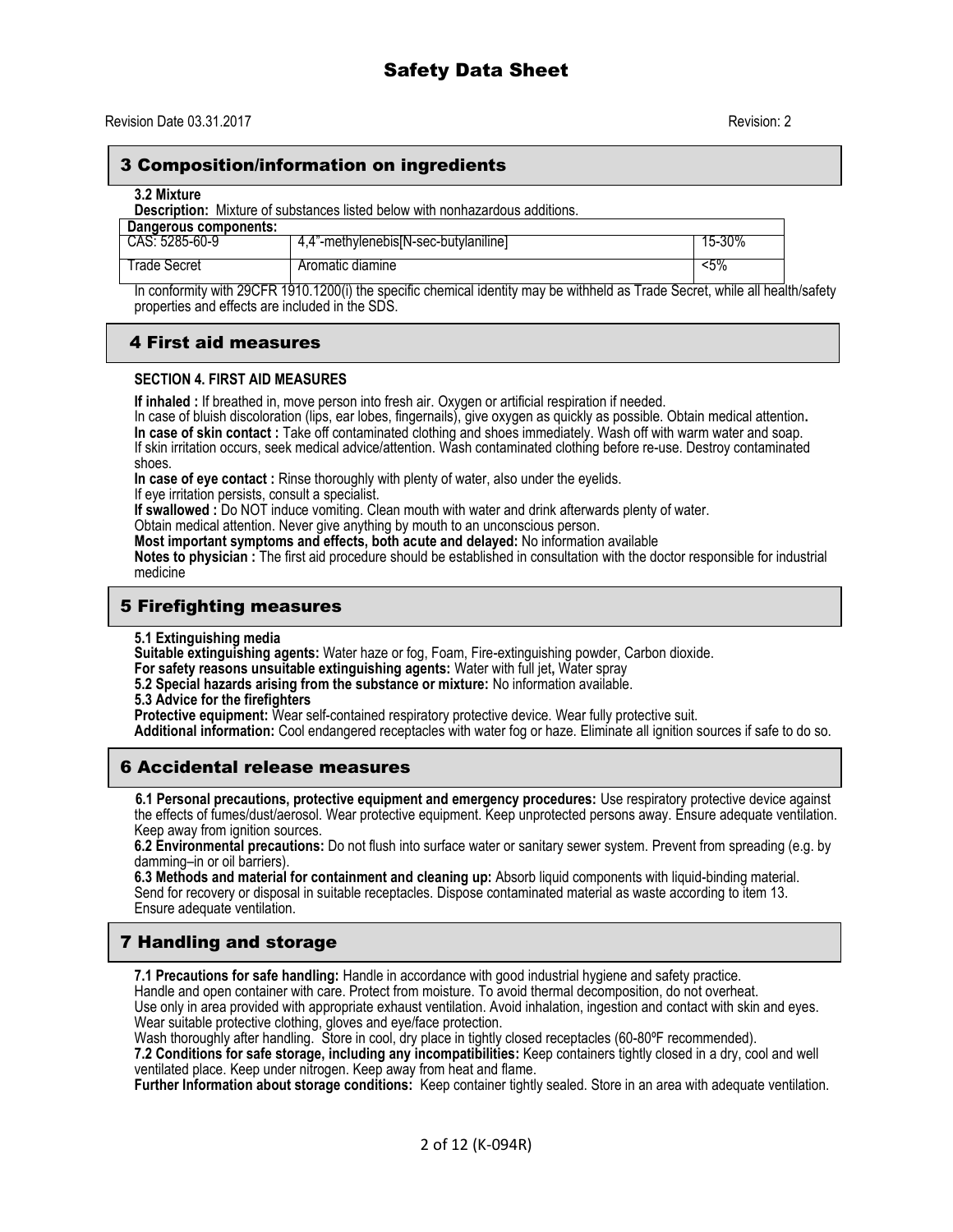### 8 Exposure controls/personal protection

#### **8.1 Control parameters**

**Ingredients with limit values that require monitoring at the workplace:** The product does not contain any relevant quantities of materials with critical values that have to be monitored at the workplace.

**8.2 Engineering controls** Use mechanical ventilation for general area control. Ensure that extracted air cannot be returned to the workplace through the ventilation system. Ensure that eyewash stations and safety showers are close to the workstation location.

#### **8.3 Personal protective equipment**

**General protective and hygienic measures:** Keep away from foodstuffs, beverages and feed. Immediately remove all soiled and contaminated clothing. Wash hands before breaks and at the end of work. Do not inhale gases / fumes / aerosols. Avoid contact with the eyes and skin.

**Respiratory protection:** Not required under normal conditions of use. Use respirator when performing operations involving potential exposure to vapour of the product.

**Hand protection:** Protective, impervious gloves. (Neoprene, PVC, Nitrile rubber) The glove material has to be impermeable and resistant to the product / the substance/ the preparation. Selection of the glove material on consideration of the penetration times, rates of diffusion and the degradation.

**Eye protection:** Safety glasses with side shields. Contact lenses should not be worn.

**Skin and Body protection:** Protective work clothing. Where potential exposure warrants, rubber or plastic boots and chemically resistant protective suit.

# 9 Physical and chemical properties

| 9.1 Information on basic physical and chemical properties |  |  |
|-----------------------------------------------------------|--|--|
| <b>General Information</b>                                |  |  |

| Appearance                                   |                          |
|----------------------------------------------|--------------------------|
| Form:                                        | Paste                    |
| Colour:                                      | Gray                     |
| Odour:                                       | Pungent                  |
| Odour threshold:                             | No data available        |
| pH:                                          | No data available        |
| Melting point/range:                         | No data available        |
| Boiling point/range:                         | >392 °F / >200 °C        |
| Flash point:                                 | >302 °F / >150 °C        |
| <b>Evaporation rate:</b>                     | No data available        |
| Flammability (solid, gaseous):               | Not applicable           |
| Upper/lower flammability or explosive limit: | Not applicable           |
| Vapor pressure:                              | No data available        |
| Vapor density:                               | No data available        |
| Relative Density at 20°C:                    | $2.33$ g/cm <sup>3</sup> |
| Solubility in / Miscibility with             |                          |
| Water:                                       | Slightly soluble         |
| Partition coefficient (n-octanol/water):     | No data available        |
| <b>Auto/Self-ignition temperature:</b>       | No data available        |
| Decomposition temperature:                   | No data available        |
| Viscosity                                    | Paste                    |

# 10 Stability and reactivity

**10.1 Reactivity:** No dangerous reaction known under conditions of normal use.

**10.2 Chemical stability**

**Thermal decomposition / conditions to be avoided:** No decomposition if used and stored according to specifications.

**10.3 Possibility of hazardous reactions:** Hazardous polymerization does not occur.

**10.4 Conditions to avoid:** Exposure to moisture. Heat.

 **10.5 Incompatible materials:** Strong acids, bases and oxidizing agents.

**10.6 Hazardous decomposition products:** Carbon monoxide and carbon dioxide. Nitrogen oxides (NOx) Sulphur oxides.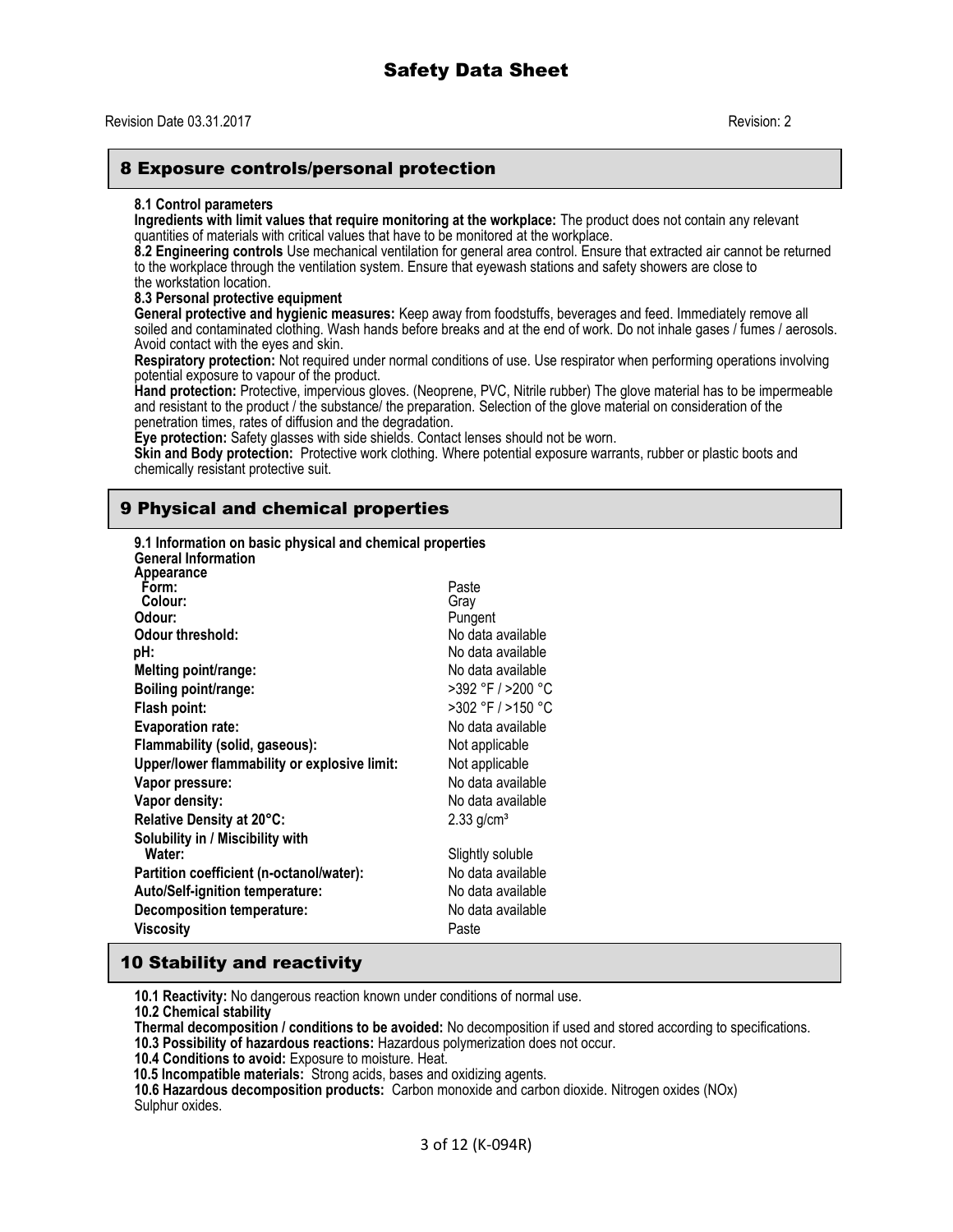# 11 Toxicological information

**11.1 Information on likely routes of exposure:**

Inhalation: No data<br>Ingestion: No data Ingestion: Skin contact: No data<br>
Eye contact: May cau

May cause eye irritation

- **11.2 Symptoms related to physical, chemical and toxicological characteristics:** No available data for mixture itself
- **11.3 Delayed and immediate effects as well as chronic effects from short and long-term exposure:** No available data for mixture itself.

# 12 Ecological information

**12.1 Toxicity** 

**Aquatic toxicity:** No further relevant information available.

**12.2 Persistence and degradability:** No further relevant information available.

**12.3 Bioaccumulative potential:** No further relevant information available.

- **12.4 Mobility in soil:** No further relevant information available.
- **12.5 Results of PBT and vPvB assessment:**
- **PBT:** Not applicable.

**vPvB:** Not applicable.

 **12.6 Additional ecological information:** None

# 13 Disposal considerations

## **13.1 Waste treatment methods**

**Waste from residue/unused product:** This product should not be allowed to enter drains, water courses or the soil. Dispose of this material in a safe manner and in accordance with federal, state and local regulations **Contaminated packaging:** Disposal must be made in accordance with official federal, state and local regulations.

# 14 Transport information

## **DOT**

Not classified as a dangerous good under transport regulations

## **IATA**

Not classified as a dangerous good under transport regulations

## **IMDG**

Not classified as a dangerous good under transport regulations

# 15 Regulatory Information

#### **15.1 Safety, health and environmental regulations/legislation specific for the substance or mixture**

**United States (USA)**

**SARA**

| Section 355 (extremely hazardous substances):   |
|-------------------------------------------------|
| None of the ingredients is listed.              |
| Section 313 (Specific toxic chemical listings): |
| Component(s) above 'de minimus' level: None     |
| <b>TSCA (Toxic Substances Control Act):</b>     |
| All the ingredients are listed.                 |
| <b>Proposition 65 (California):</b>             |
| <b>Chemicals known to cause cancer: None</b>    |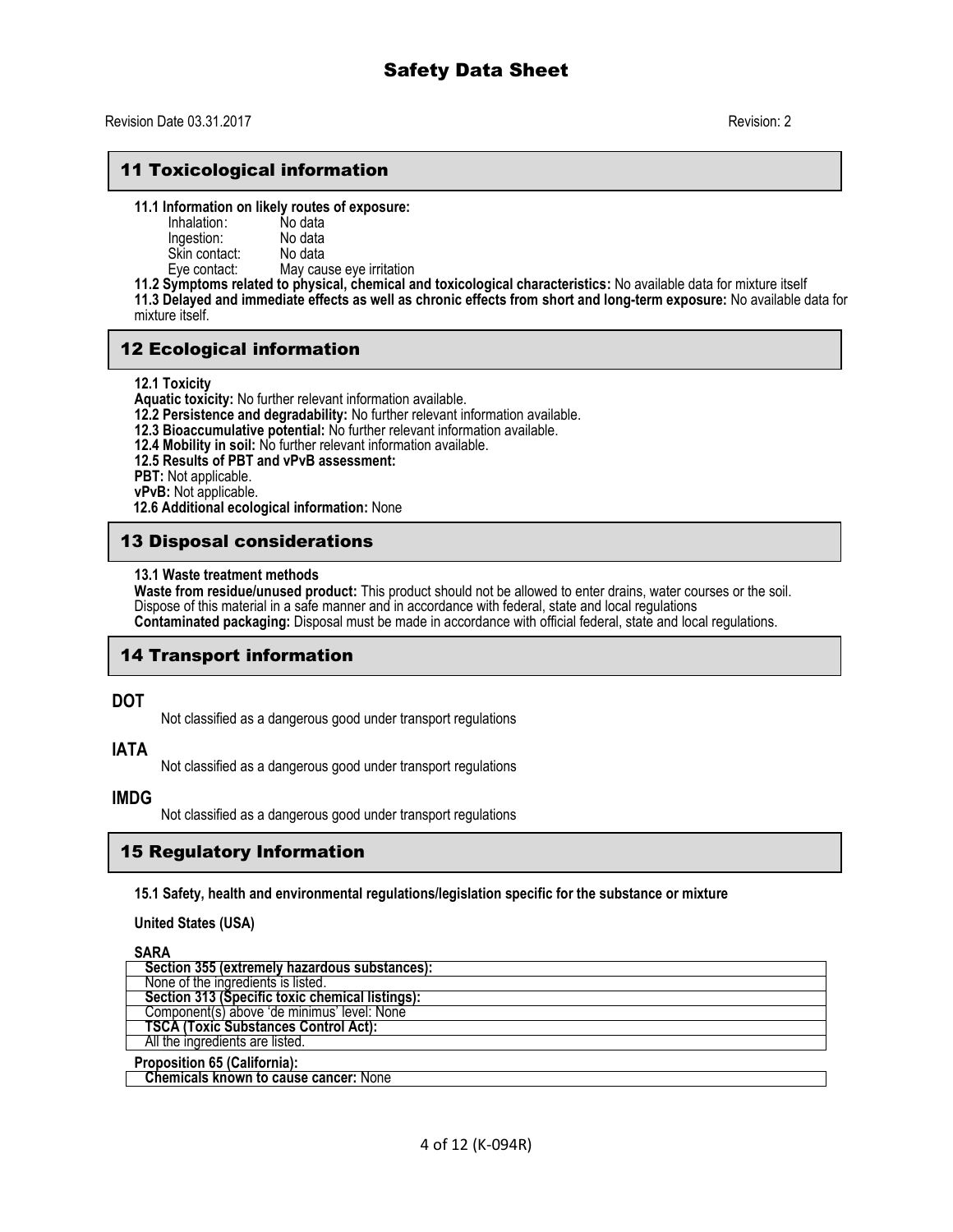Revision Date 03.31.2017 **Revision: 2 Revision: 2 Revision: 2** 

| Canada                                                |
|-------------------------------------------------------|
| Canadian Domestic Substances List (DSL):              |
| All ingredients are listed.                           |
| Canadian Ingredient Disclosure list (limit 0.1%)      |
| None of the ingredients is listed.                    |
| <b>Canadian Ingredient Disclosure list (limit 1%)</b> |
| None of the ingredients is listed.                    |

**15.2 Chemical Safety assessment:** A Chemical Safety Assessment has not been carried out.

# 16 Other information

This information is based on our present knowledge. However, this shall not constitute a guarantee for any specific product features and shall not establish a legally valid contractual relationship.

# **Abbreviation and acronyms:**

ADR: European Agreement concerning the International Carriage of Dangerous Goods by Road IMDG: International Maritime Code for Dangerous Goods DOT: US Department of Transportation IATA: International Air Transport Association GHS: Globally Harmonized System of Classification and Labelling of Chemicals ACGIH: American Conference of Governmental Industrial Hygienist. EINECS: European Inventory of Existing Commercial Chemical Substances ELINCS: European List of Notified Chemical Substance CAS: Chemical Abstracts Service (division of the American Chemical Society) HMIS: Hazardous Materials Identification System (USA) WHMIS: Workplace Hazardous Materials Information System (Canada)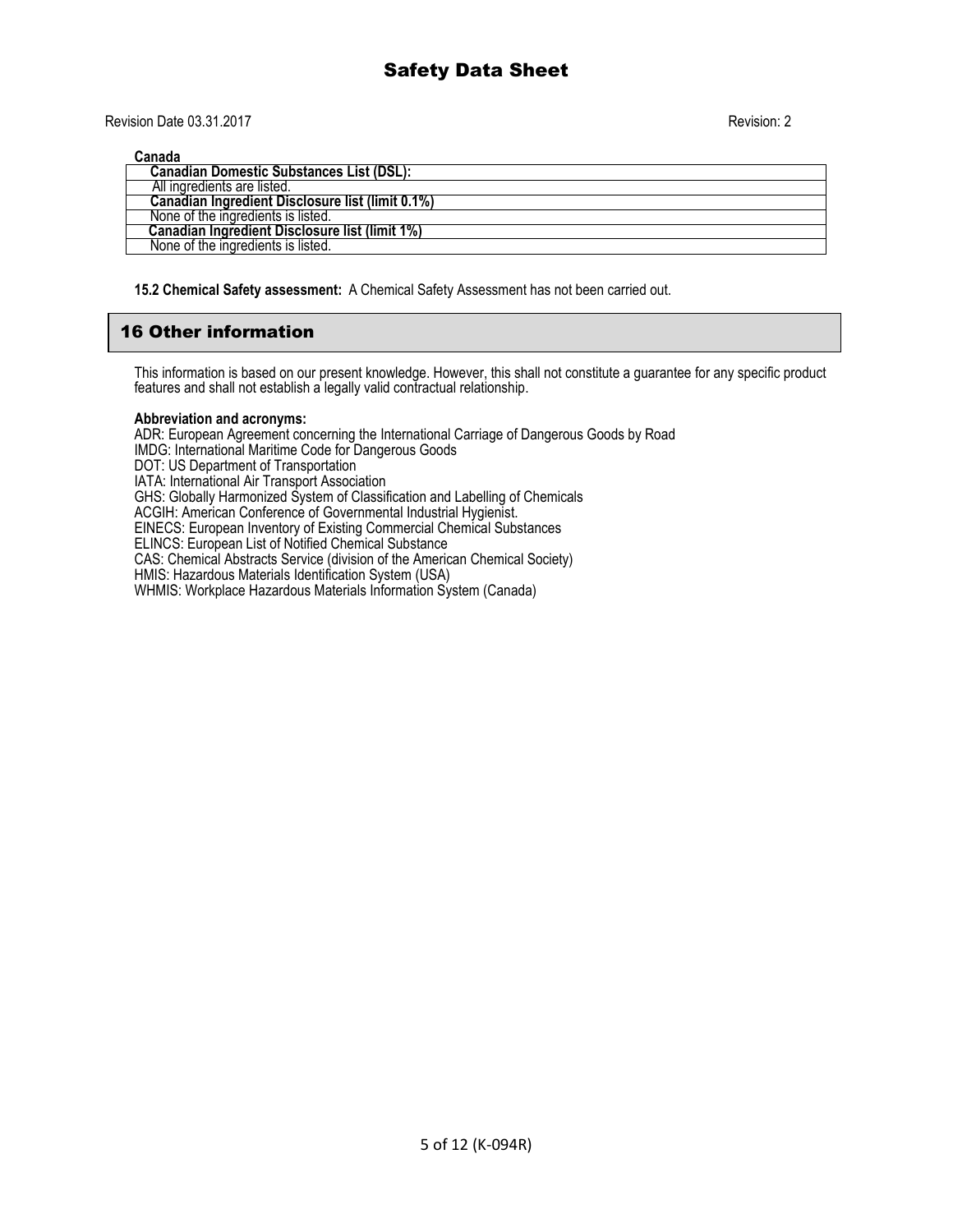Revision Date 03.31.2017 Revision: 2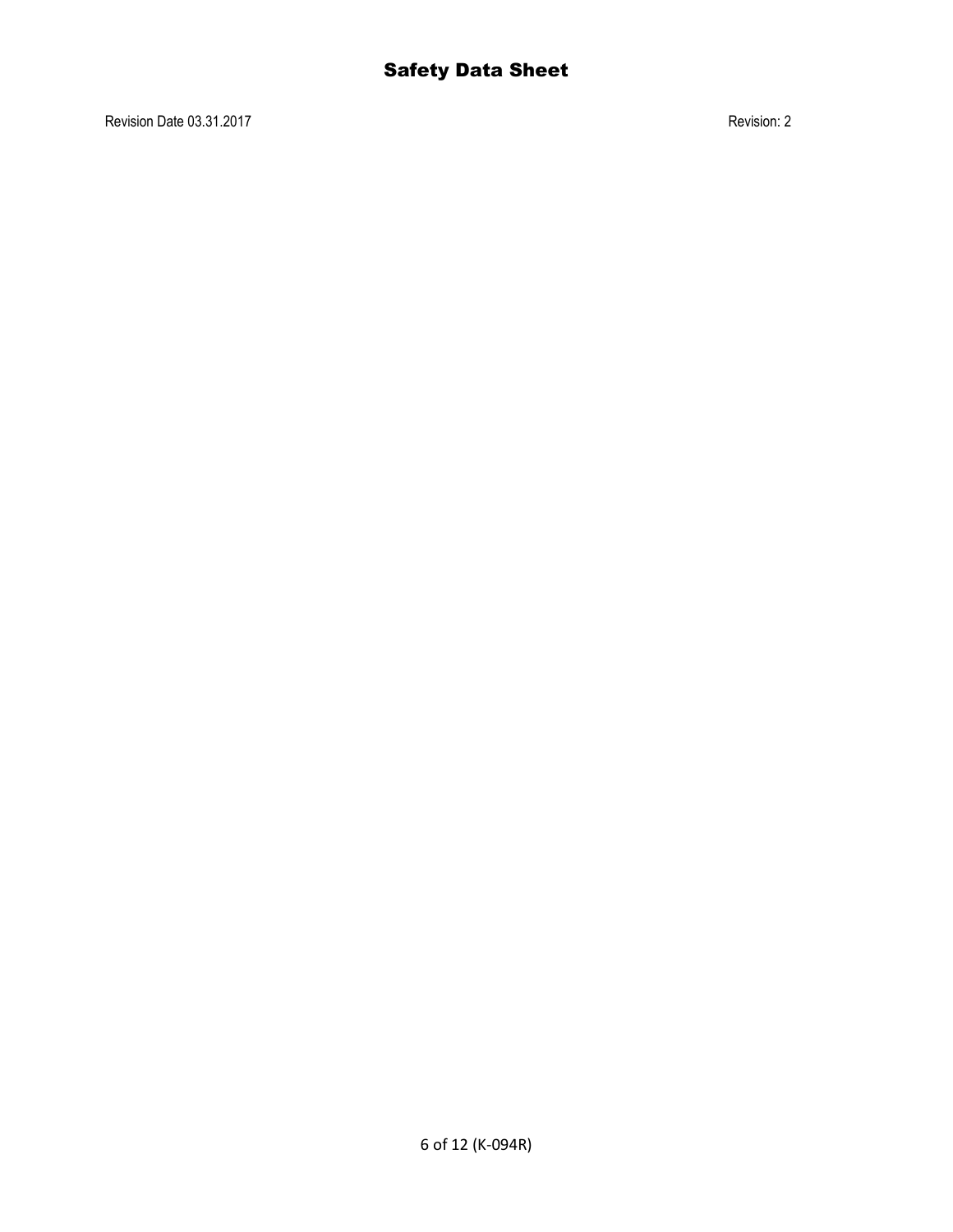### Revision Date 03.31.2017 Revision: 2

## 1 Identification of the substance/mixture and the company/undertaking

**1.1 Product identifier**

**Trade name: Steel – Fast Fix Armor Plate Polyurethane (B)**

**1.2 Application of the substance / the mixture: Polyurethane repair compound** 

**1.3 Details of the supplier of the Safety Data Sheet Manufacturer/Supplier:**



Copps Industries, Inc. 10600 N. Industrial Drive Mequon, WI 53092 Phone: (262) 238-1700

**1.4 Emergency telephone number:** ChemTel Inc. (800) 255-3924, +1 (813) 248-0585

# 2 Hazards identification

#### **2.1 GHS Classification of the substance or mixture**

Acute Tox. 4 (Inhalation - mist) Acute toxicity<br>Skin Sens. 1

Skin Sens. 1 1<br>STOT SE 3 (Respiratory system) Single exposure re 3 (Respiratory system) Single exposure respiratory system

#### **2.2 GHS Label elements**

#### **Hazard pictograms/symbols**



**Signal word:** Warning

#### **Hazard statements:**

H317 May cause an allergic skin reaction.

H332 Harmful if inhaled.

H335 May cause respiratory irritation.

### **Precautionary statements:**

P280 Wear protective gloves/protective clothing/eye protection/face protection.

P271 Use only outdoors or in a well-ventilated area.

P260 Do not breathe dust/gas/mist/vapours.

P261 Avoid breathing mist.

P202 Do not handle until all safety precautions have been read and understood.

P284 [In case of inadequate ventilation] wear respiratory protection.

P272 Contaminated work clothing should not be allowed out of the workplace.

P264 Wash with plenty of water and soap thoroughly after handling.

P305 + P351 + P338 IF IN EYES: Rinse cautiously with water for several minutes. Remove contact lenses, if present and easy to do. Continue rinsing.

P304 + P340 IF INHALED: Remove person to fresh air and keep comfortable for breathing.

P314 Get medical advice/attention if you feel unwell.

P303 + P352 IF ON SKIN (or hair): Wash with plenty of soap and water.

P333 + P311 If skin irritation or rash occurs: Call a POISON CENTER or doctor/physician.

P362 + P364 Take off contaminated clothing and wash before reuse.

P332 + P313 If skin irritation occurs: Get medical advice/attention.

P337 + P311 If eye irritation persists: Call a POISON CENTER or doctor/physician.

P403 + P233 Store in a well-ventilated place. Keep container tightly closed.

P501 Dispose of contents/container to hazardous or special waste collection point.

**Additional information:** No specific dangers known, if the regulations/notes for storage and handling are considered.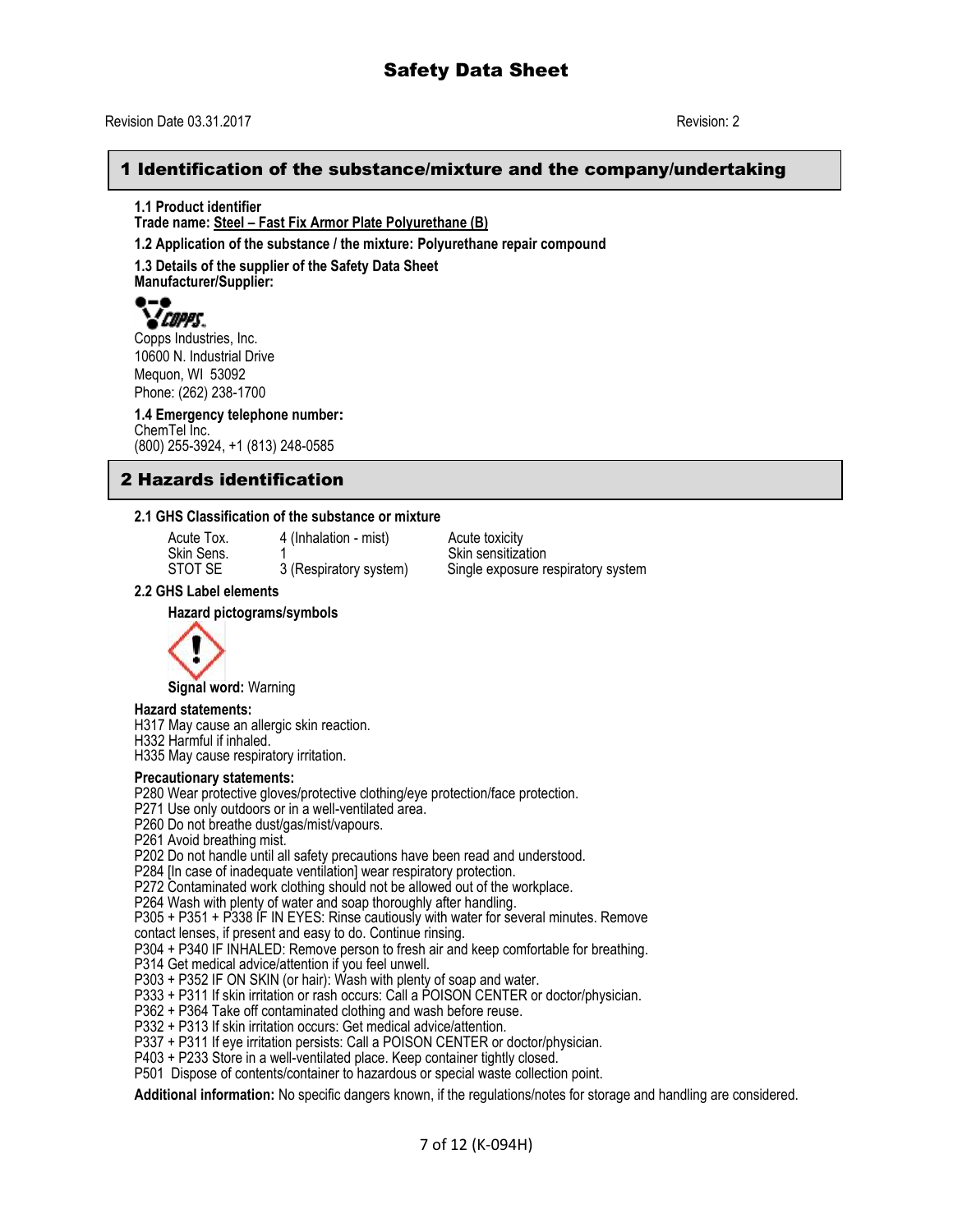Revision Date 03.31.2017 **Revision: 2 Revision: 2 Revision: 2** 

# **HMIS Rating:**

Health: 2 Flammability: 1<br>Physical Hazard: 0 Physical Hazard:

# 3 Composition/information on ingredients

#### **3.2 Mixture**

**Description:** Mixture of substances listed below with potential nonhazardous additions.

| Dangerous components: |                                           |             |
|-----------------------|-------------------------------------------|-------------|
| CAS: 28182-81-2       | Homopolymer of Hexamethylene Dilsocyanate | 100%<br>75- |

# 4 First aid measures

#### **4.1 Description of first aid measures**

**General advice:** Remove contaminated clothing.

**If inhaled:** Remove the affected individual into fresh air and keep the person calm. Assist in breathing if necessary. Immediate medical attention required.

**If on skin:** Wash affected areas thoroughly with soap and water. If irritation develops, seek medical attention.

**If in eyes:** In case of contact with the eyes, rinse immediately for at least 15 minutes with plenty of water. Immediate medical attention required.

**If swallowed:** Rinse mouth and then drink plenty of water. Do not induce vomiting. Never induce vomiting or give anything by mouth if the victim is unconscious or having convulsions. Immediate medical attention required.

**4.2 Most important symptoms and effects, both acute and delayed:** Symptoms: The most important known symptoms and effects are described in the labelling (see section 2) and/or in section 1., Eye irritation, skin irritation, allergic symptoms **4.3 Indication of any immediate medical attention and special treatment needed:**

Note to physician Antidote: Specific antidotes or neutralizers to isocyanates do not exist.

# 5 Firefighting measures

#### **5.1 Extinguishing media**

**Suitable extinguishing agents:** water spray, dry powder, carbon dioxide, foam

**5.2 Specific hazards arising from the substance or mixture:** Hazards during fire-fighting: nitrous gases, fumes/smoke, isocyanate, vapour

**5.3 Advice for the firefighters**

**Protective equipment:** Firefighters should be equipped with self-contained breathing apparatus and turn-out gear. **Additional information:** Keep containers cool by spraying with water if exposed to fire. Dispose of fire debris and contaminated extinguishing water in accordance with official regulations.

# 6 Accidental release measures

**6.1 Personal precautions, protective equipment and emergency procedures:** Clear area. Ensure adequate ventilation. Wear suitable personal protective clothing and equipment

**6.2 Environmental precautions:** Do not discharge into drains/surface waters/groundwater.

**6.3 Methods and material for containment and cleaning up:** For small amounts: Absorb isocyanate with suitable absorbent material (see § 40 CFR, sections 260, 264 and 265 for further information). Shovel into open container. Do not make container pressure tight. Move container to a well-ventilated area (outside). Spill area can be decontaminated with the following recommended decontamination solution: Mixture of 90 % water, 8 % concentrated ammonia, 2 % detergent. Add at a 10 to 1 ratio. Allow to stand for at least 48 hours to allow escape of evolved carbon dioxide.

# 7 Handling and storage

**7.1 Precautions for safe handling:** Provide suitable exhaust ventilation at the processing machines. Ensure thorough ventilation of stores and work areas. Avoid aerosol formation. When handling heated product, vapours of the product should be ventilated, and respiratory protection used. Wear respiratory protection when spraying. Danger of bursting when sealed gastight. Protect against moisture. If bulging of drum occurs, transfer to well ventilated area, puncture to relieve pressure,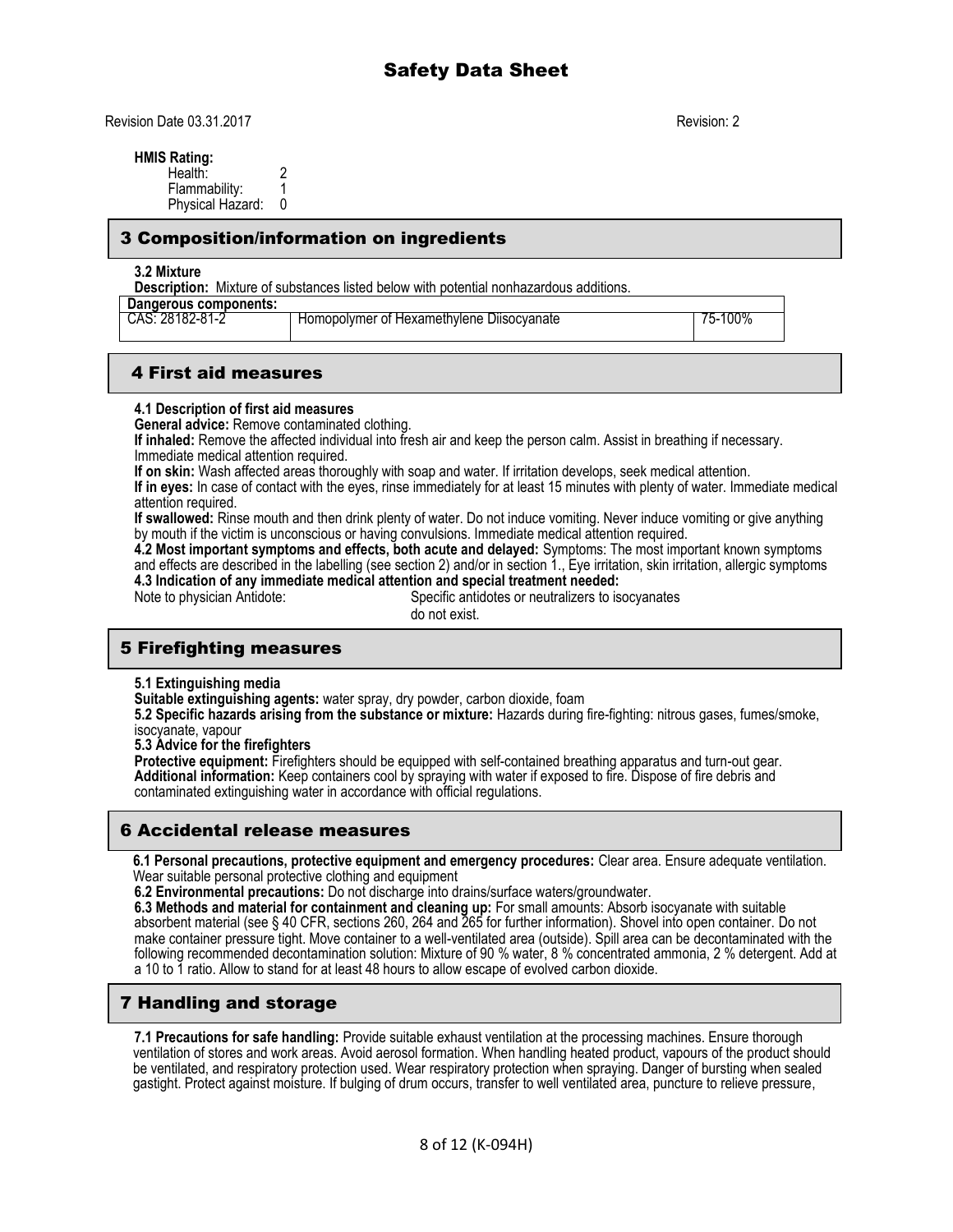Revision Date 03.31.2017 Revision: 2

open vent and let stand for 48 hours before resealing. Store in cool, dry place in tightly closed receptacles (60-80ºF recommended).

**7.2 Conditions for safe storage, including any incompatibilities:** Keep away from water. Segregate from foods and animal feeds. Segregate from acids and bases. Segregate from bases.

**Further Information about storage conditions:** Formation of CO2 and build up of pressure possible. Keep container tightly closed and in a well-ventilated place. Outage of containers should be filled with dry inert gas at atmospheric pressure to avoid reaction with moisture.

# 8 Exposure controls/personal protection

**8.1 Control parameters Exposure Limits (Components):**

#### **Homopolymer of Hexamethylene Diisocyanate**

Exposure Limit

Time weighted average 0.5 mg/m3 Exposure Limit Short Term Exposure Limit (STEL): 1.0 mg/m3 (15-min)

**8.2 Engineering controls** Provide readily accessible eye wash stations and safety showers. Provide ventilation adequate to ensure concentrations are minimized.

#### **8.3 Personal protective equipment**

**General protective and hygienic measures:** Wear protective clothing as necessary to prevent contact. Eye wash fountains and safety showers must be easily accessible. Observe the appropriate PEL or TLV value. Wash soiled clothing immediately. Contaminated equipment or clothing should be cleaned after each use or disposed of.

**Respiratory protection:** When workers are facing concentrations above the occupational exposure limits they must use appropriate certified respirators. When atmospheric levels may exceed the occupational exposure limit (PEL or TLV) NIOSHcertified air-purifying respirators equipped with an organic vapor sorbent and particulate filter can be used as long as appropriate precautions and change out schedules are in place. For emergency or non-routine, high exposure situations, including confined space entry, use a NIOSH-certified full facepiece pressure demand self-contained breathing apparatus (SCBA) or a full facepiece pressure demand supplied-air respirator (SAR) with escape provisions.

**Hand protection:** Chemical resistant protective gloves should be worn to prevent all skin contact., Suitable materials may include, chloroprene rubber (Neoprene), nitrile rubber (Buna N), chlorinated polyethylene, polyvinylchloride (Pylox), butyl rubber, depending upon conditions of use.

**Eye protection:** Tightly fitting safety goggles (chemical goggles). Wear face shield if splashing hazard exists. Skin and Body protection: Cover as much of the exposed skin as possible to prevent all skin contact. Suitable materials may include, saran-coated material, depending upon conditions of use.

# 9 Physical and chemical properties

| Appearance<br>Form:                          | Soft Paste               |
|----------------------------------------------|--------------------------|
| Colour:                                      | White                    |
| Odour:                                       | Slight                   |
| Odour threshold:                             | No data available        |
| pH:                                          | No data available        |
| Melting point/range:                         | < 0 ° C                  |
| Boiling point/range:                         | $>$ 200 °C               |
| Flash point:                                 | > 200 °C                 |
| <b>Evaporation rate:</b>                     | No data available        |
| Flammability (solid, gaseous):               | Not applicable           |
| Upper/lower flammability or explosive limit: | Not applicable           |
| Vapor pressure:                              | No data available        |
| Vapor density:                               | No data available        |
| Relative Density at 20°C:                    | $1.05$ g/cm <sup>3</sup> |
| Solubility in / Miscibility with             |                          |
| Water:                                       | Reacts with water        |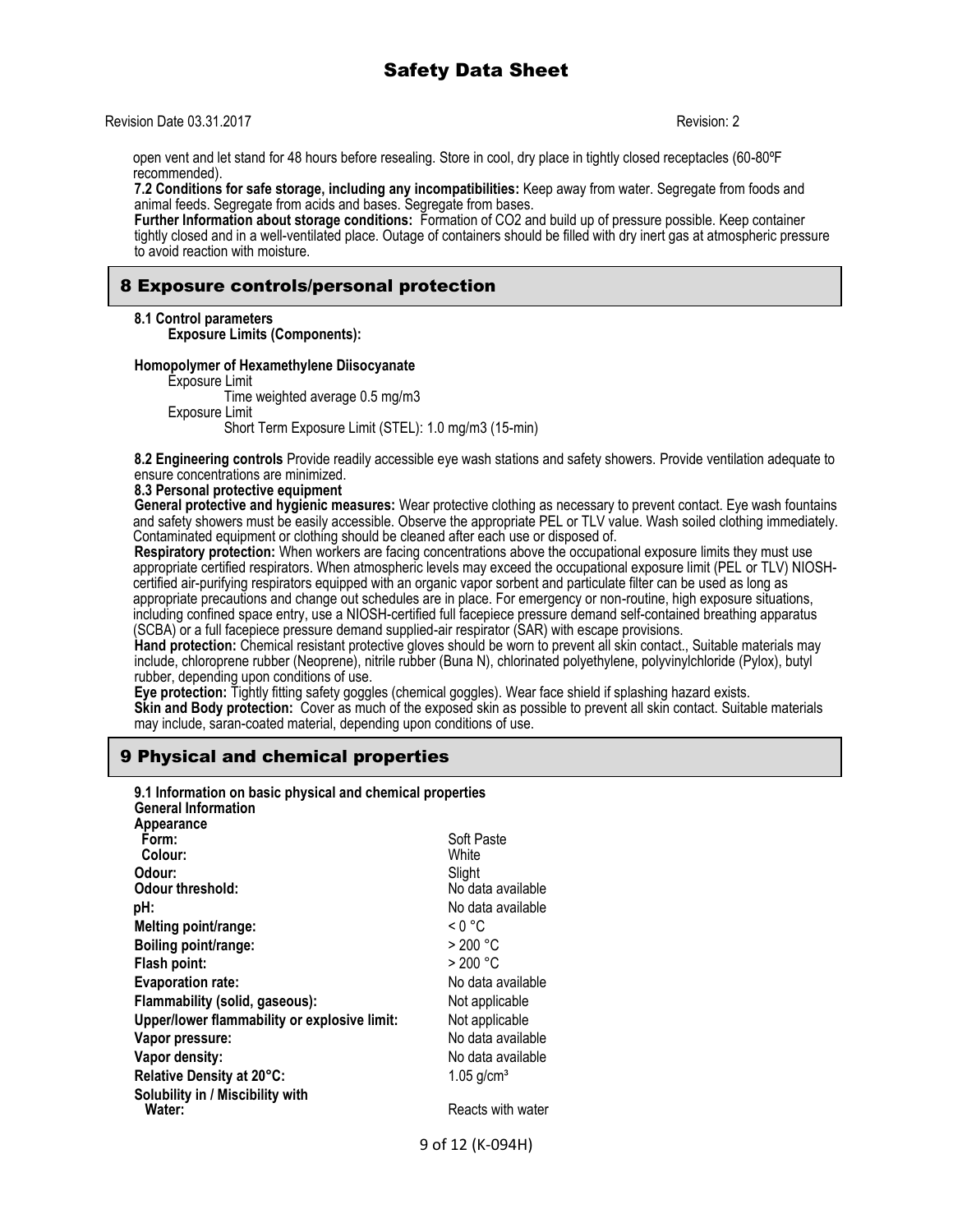Revision Date 03.31.2017 Revision: 2

**Partition coefficient (n-octanol/water):** No data available **Auto/Self-ignition temperature:** No data available **Decomposition temperature:** No data available **Viscosity** Soft Paste

# 10 Stability and reactivity

**10.1 Reactivity** Corrosion to metals: No corrosive effect on metal.

**10.2 Chemical stability**

**Thermal decomposition / conditions to be avoided:** No decomposition if used and stored according to specifications. **10.3 Possibility of hazardous reactions:** Reacts with water, with formation of carbon dioxide. Risk of bursting. Reacts with alcohols. Reacts with acids. Reacts with alkalies. Reacts with amines. Risk of exothermic reaction. Risk of polymerization. Contact with certain rubbers and plastics can cause brittleness of the substance/product with subsequent loss in strength. **10.4 Conditions to avoid:** Avoid moisture.

 **10.5 Incompatible materials:** Acids, amines, alcohols, water, Alkalines, strong bases, Substances/products that react with isocyanates.

**10.6 Hazardous decomposition products:** Hazardous decomposition products: carbon monoxide, carbon dioxide, nitrogen oxide, hydrogen cyanide, nitrogen oxides, aromatic isocyanates, gases/vapours

# 11 Toxicological information

**11.1 Information on likely routes of exposure:** Routes of entry for solids and liquids are ingestion and inhalation, but may include eye or skin contact. Routes of entry for gases include inhalation and eye contact. Skin contact may be a route of entry for liquefied gases.

**11.2 Symptoms related to physical, chemical and toxicological characteristics:** The most important known symptoms and effects are described in the labelling (see section 2) and/or in section 11., Eye irritation, skin irritation, allergic symptoms.

Medical conditions aggravated by overexposure

The isocyanate component is a respiratory sensitizer. It may cause allergic reaction leading to asthma-like spasms of the bronchial tubes and difficulty in breathing. Medical supervision of all employees who handle or come into contact with isocyanates is recommended. Contact may aggravate pulmonary disorders. Persons with history of respiratory disease or hypersensitivity should not be exposed to this product. Preemployment and periodic medical examinations with respiratory function tests (FEV, FVC as a minimum) are suggested. Persons with asthmatic conditions, chronic bronchitis, other chronic respiratory diseases, recurrent eczema or pulmonary sensitization should be excluded from working with isocyanates. Once a person is diagnosed as having pulmonary sensitization (allergic asthma) to isocyanates, further exposure is not recommended.

**11.3 Delayed and immediate effects as well as chronic effects from short and long-term exposure:** Assessment of repeated dose toxicity: The substance may cause damage to the olfactory epithelium after repeated inhalation. The substance may cause damage to the lung after repeated inhalation. These effects are not relevant to humans at occupational levels of exposure.

**11.4 Numerical measures of toxicity:** 

**Toxicity Data for: Homopolymer of Hexamethylene Diisocyanate**

**Toxicity Note:**

Data is based on the product, including residual monomer. **Acute Oral Toxicity**

LD50: > 2500 mg/kg (rat, female) (OECD Test Guideline 423)

**Acute Inhalation Toxicity**

LC50: 0.39 - 0.543 mg/l, 4 h, dust/mist (rat, male/female) (OECD Test Guideline 403)

The test atmosphere generated in the animal study is not representative of workplace environments, how the substance is placed on the market, and how it can reasonably be expected to be used.

# 12 Ecological information

## **12.1 Aquatic toxicity:**

Assessment of aquatic toxicity:

There is a high probability that the product is not acutely harmful to aquatic organisms. The inhibition of the degradation activity of activated sludge is not anticipated when introduced to biological treatment plants in appropriate low concentrations. Based on long-term (chronic) toxicity study data, the product is very likely not harmful to aquatic organisms.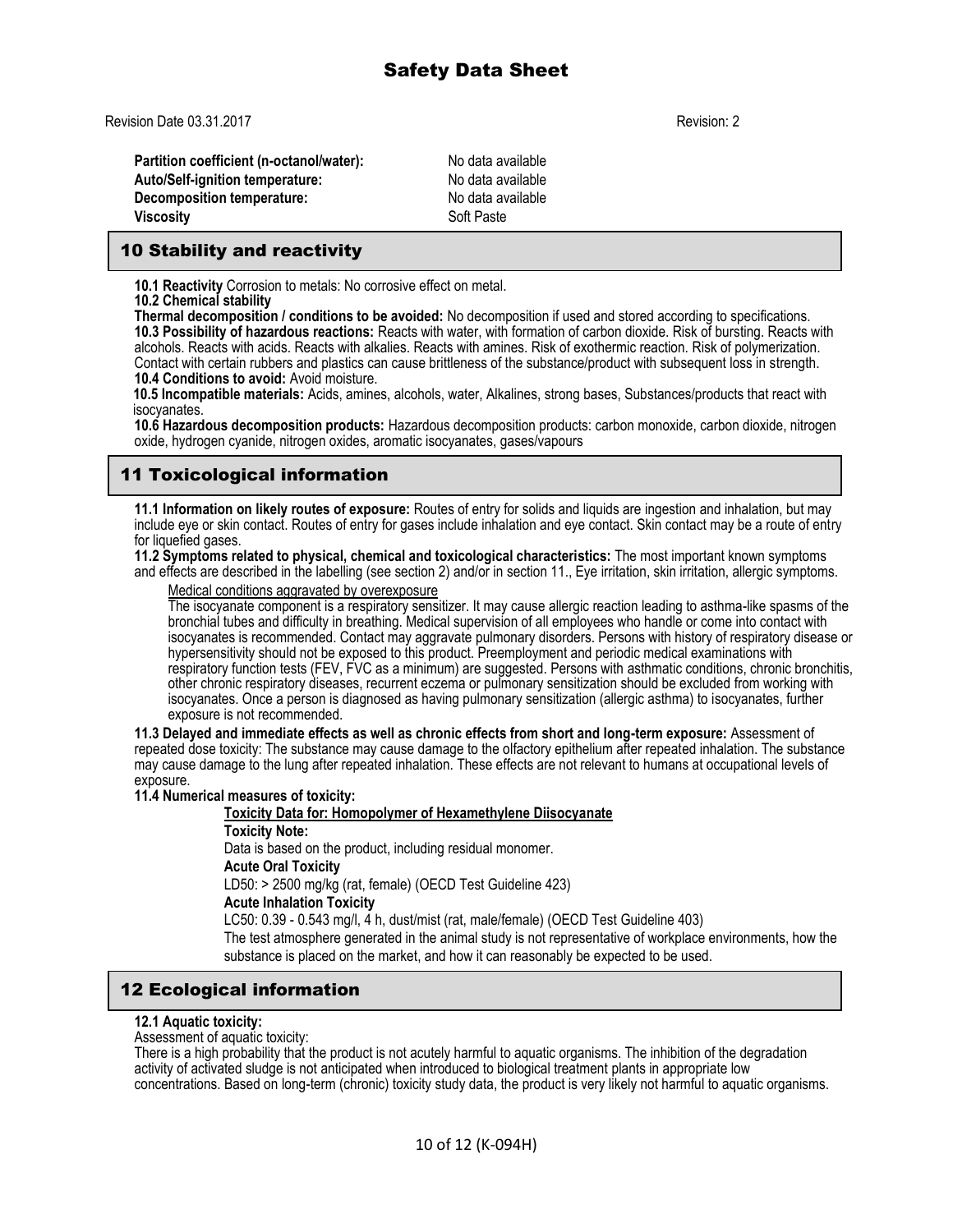## Revision Date 03.31.2017 Revision: 2

The product may hydrolyse. The test result may be partially due to degradation products. The product has not been tested. The statement has been derived from substances/products of a similar structure or composition.

**12.2 Persistence and degradability:** Poorly biodegradable. The product is unstable in water. The elimination data also refer to products of hydrolysis.

**12.3 Bioaccumulative potential:** No data available on the product itself.

**12.4 Mobility in soil:** No data available.

 **12.5 Other adverse effects:** No further relevant information available

# 13 Disposal considerations

#### **13.1 Waste treatment methods**

**Waste from residue/unused product:** This product should not be allowed to enter drains, water courses or the soil. Dispose of this material in a safe manner and in accordance with federal, state and local regulations **Contaminated packaging:** Disposal must be made in accordance with official federal, state and local regulations.

# 14 Transport information

### **DOT**

Not classified as a dangerous good under transport regulations

### **IATA**

Not classified as a dangerous good under transport regulations

## **IMDG**

Not classified as a dangerous good under transport regulations

# 15 Regulatory Information

**15.1 Safety, health and environmental regulations/legislation specific for the substance or mixture.**

United States Federal Regulations

US. Toxic Substances Control Act:

Listed on the TSCA Inventory.

No substances are subject to TSCA 12(b) export notification requirements.

US. EPA CERCLA Hazardous Substances (40 CFR 302) Components:

None

SARA Section 311/312 Hazard Categories:

Acute Health Hazard

US. EPA Emergency Planning and Community Right-To-Know Act (EPCRA) SARA Title III Section 302 Extremely Hazardous Substance (40 CFR 355, Appendix A) Components:

None

US. EPA Emergency Planning and Community Right-To-Know Act (EPCRA) SARA Title III Section 313 Toxic Chemicals (40 CFR 372.65) - Supplier Notification Required Components:

None

US. EPA Resource Conservation and Recovery Act (RCRA) Composite List of Hazardous Wastes and Appendix VIII Hazardous Constituents (40 CFR 261):

Under RCRA, it is the responsibility of the person who generates a solid waste, as defined in 40 CFR 261.2, to determine if that waste is a hazardous waste.